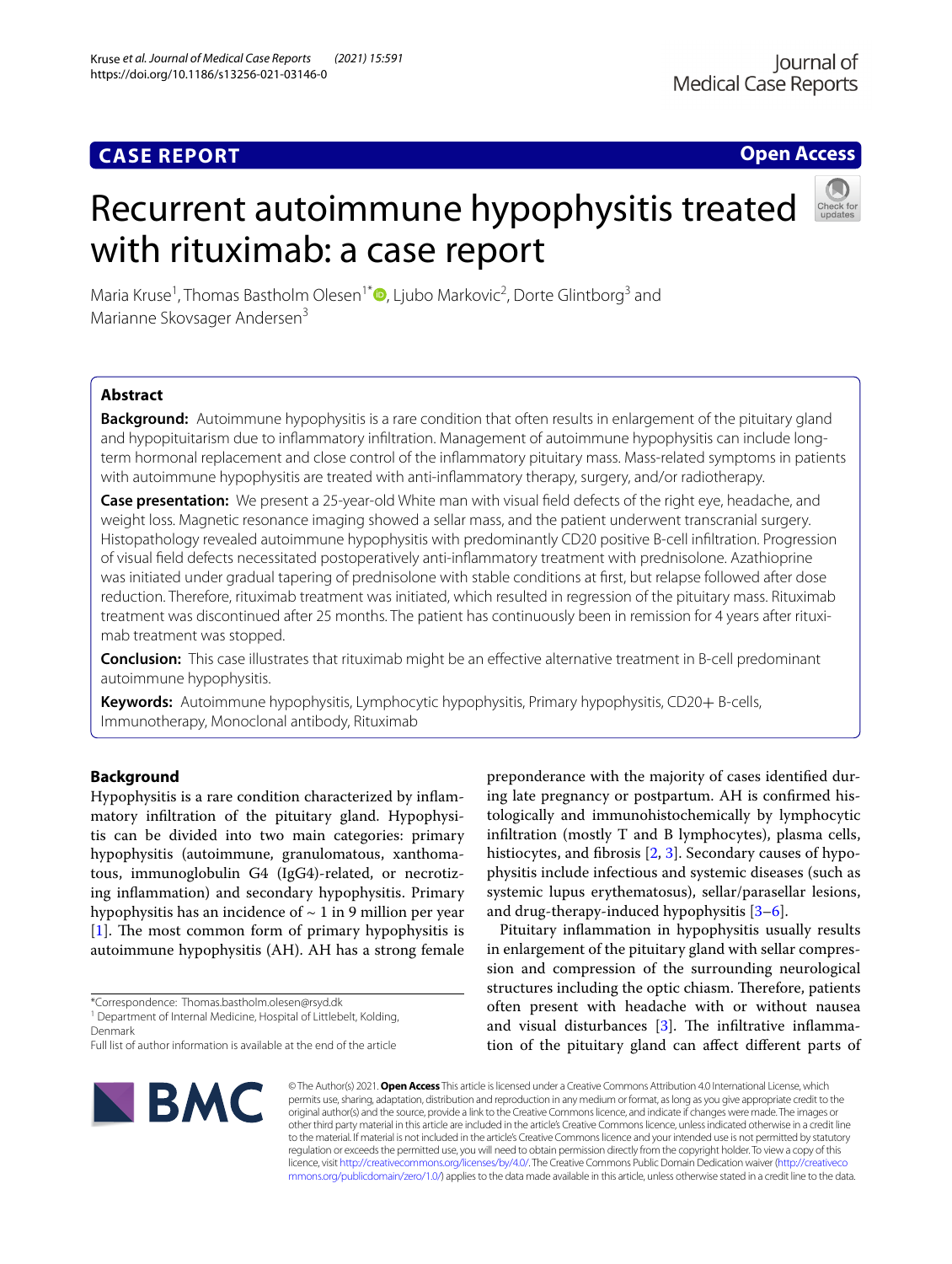the pituitary gland, resulting in a broad symptomatology including anterior pituitary hormone defciencies, hyperprolactinemia, and diabetes insipidus. AH is considered to have a predilection to adrenocorticotropic hormone (ACTH), thyroid-stimulating hormone (TSH), gonadotropin hormone, and growth hormone deficiencies. ACTH and TSH defciencies are very frequent in the early stages of AH unlike pituitary adenomas, which results in increased risk of life-threatening adrenal insufficiency  $[4, 7]$  $[4, 7]$  $[4, 7]$  $[4, 7]$ .

Typically, in primary hypophysitis, magnetic resonance imaging (MRI) of the sella region shows an enlarged symmetric homogeneous pituitary gland, a thickened but not deviated stalk, and an intact sellar floor [[7\]](#page-4-5). MRI findings cannot distinguish hypophysitis from the more common diferential diagnoses of pituitary mass, that is, pituitary adenomas, germinomas, Langerhans cell histiocytosis, and metastases. Approximately 40% of cases of primary hypophysitis are misdiagnosed preoperatively [[8\]](#page-5-0). Histopathology is the gold standard for diagnosing hypophysitis. However, biopsy of a pituitary mass is rarely performed due to the risks of the procedure [\[3](#page-4-2), [9\]](#page-5-1). Unlike other autoimmune endocrine diseases, measurement of anti-pituitary antibodies is not suitable for diagnosing AH  $[4, 7, 8, 10-12]$  $[4, 7, 8, 10-12]$  $[4, 7, 8, 10-12]$  $[4, 7, 8, 10-12]$  $[4, 7, 8, 10-12]$  $[4, 7, 8, 10-12]$  $[4, 7, 8, 10-12]$  $[4, 7, 8, 10-12]$ . Thus, a presumptive diagnosis of hypophysitis is often due to a combination of clinical fndings, radiology, and biochemical results [[3,](#page-4-2) [4](#page-4-4), [6\]](#page-4-3).

Treatment of AH consists of managing pituitary enlargement and substituting acute and persistent pituitary hormone defciencies. Reduction of the pituitary enlargement is required in some cases where mass efects are present. In asymptomatic cases, conservative treatment with close follow-up is an alternative. Pituitary enlargement can be reduced by anti-infammatory therapy, surgery, stereotactic radiotherapy, or a combination of these types of intervention. High-dose glucocorticoids are the basis of anti-infammatory therapy. Steroid-sparing agents such as azathioprine (an anti-metabolic agent with immunosuppressive activity) are considered in the case of relapse with mass-related symptoms or increased mass size on MRI, need of long-term anti-infammatory treatment, or intolerable adverse efects to glucocorticoids. Rituximab, a monoclonal antibody that selectively induces apoptosis in B-lymphocytes, is approved for various immune-mediated disorders and has been used to manage recurrent AH in a few previous cases [[3,](#page-4-2) [9](#page-5-1)[–11](#page-5-4), [13–](#page-5-5)[15](#page-5-6)].

## **Case presentation**

A previously healthy 25-year-old White man presented with a 1-year history of blurred vision in the right eye, headache, and weight loss of about 30 kg. On physical examination, he had a body mass index of 28 kg/m<sup>2</sup> and visual feld defects in the right eye. Initial MRI showed a lightly spotted heterogeneous  $19 \times 16 \times 19$  mm tumor located suprasellarly, close to the pituitary gland with no ingrowth or association with the pituitary gland (Fig. [1](#page-2-0)A). Endocrine evaluation revealed secondary hypogonadism with low follicle-stimulating hormone, luteinizing hormone, and testosterone but intact thyrotroph and lactotroph axes. An ACTH test was performed with a subnormal cortisol response (30-minute cortisol 248 nmol/L, reference >420 nmol/L) and low plasma ACTH concentration, indicating secondary adrenal insufficiency, and the patient started treatment with hydrocortisone. The somatotroph axis was not evaluated. Visual feld measured by perimetry revealed visual feld defects in the right eye.

The tumor was initially diagnosed based on MRI as a craniopharyngioma for which reason the patient was referred to craniotomy as standard treatment. At surgery, the tumor appeared gray and reddish, and was capsulated and fragile with easy bleeding, unlike craniopharyngiomas with sharp, irregular borders, which have a tendency to adhere to vital neurovascular structures and often consist of cystic and/or solid parts  $[16]$  $[16]$ . The pituitary tumor was partially resected, and a small amount of capsule remnant underneath the optic chiasm could not be surgically removed. Perioperative frozen section histological examination described the tumor as a possible malignant lymphoma due to lymphocytic infltration.

The patient was transferred to the Department of Endocrinology at Odense University Hospital for further diagnostic workup and management of pituitary hormone defciencies. Postoperatively, the patient was still afected by headache and visual defcits on ophthalmologic assessment. MRI showed regression of the pituitary mass  $(9 \times 6 \times 8$  mm), but remnant pituitary tissue was located just below the optic chiasm (Fig. [1B](#page-2-0)). Pituitary hormone insufficiency of all anterior axes and diabetes insipidus was diagnosed, and treatment with hydrocortisone, levothyroxine, testosterone, growth hormone, and desmopressin was implemented.

Endocrine evaluation did not support a hormone-producing adenoma. Sellar lymphoma is a very rare disease often related to immunodefciency, for example HIVrelated, or seen in immunocompetent patients who are over 60 years old [[17\]](#page-5-8). Metastasis was not suspected; the patient did not sufer from cancer in another location. Workup for infectious and rheumatologic etiologies was not indicative of secondary hypophysitis, nor was drug-related infltration of the pituitary gland a possible diferential diagnosis. Final histological diagnosis showed lymphoid reaction with predominant CD20 positive B-cell infltration and no sign of signifcant IgG4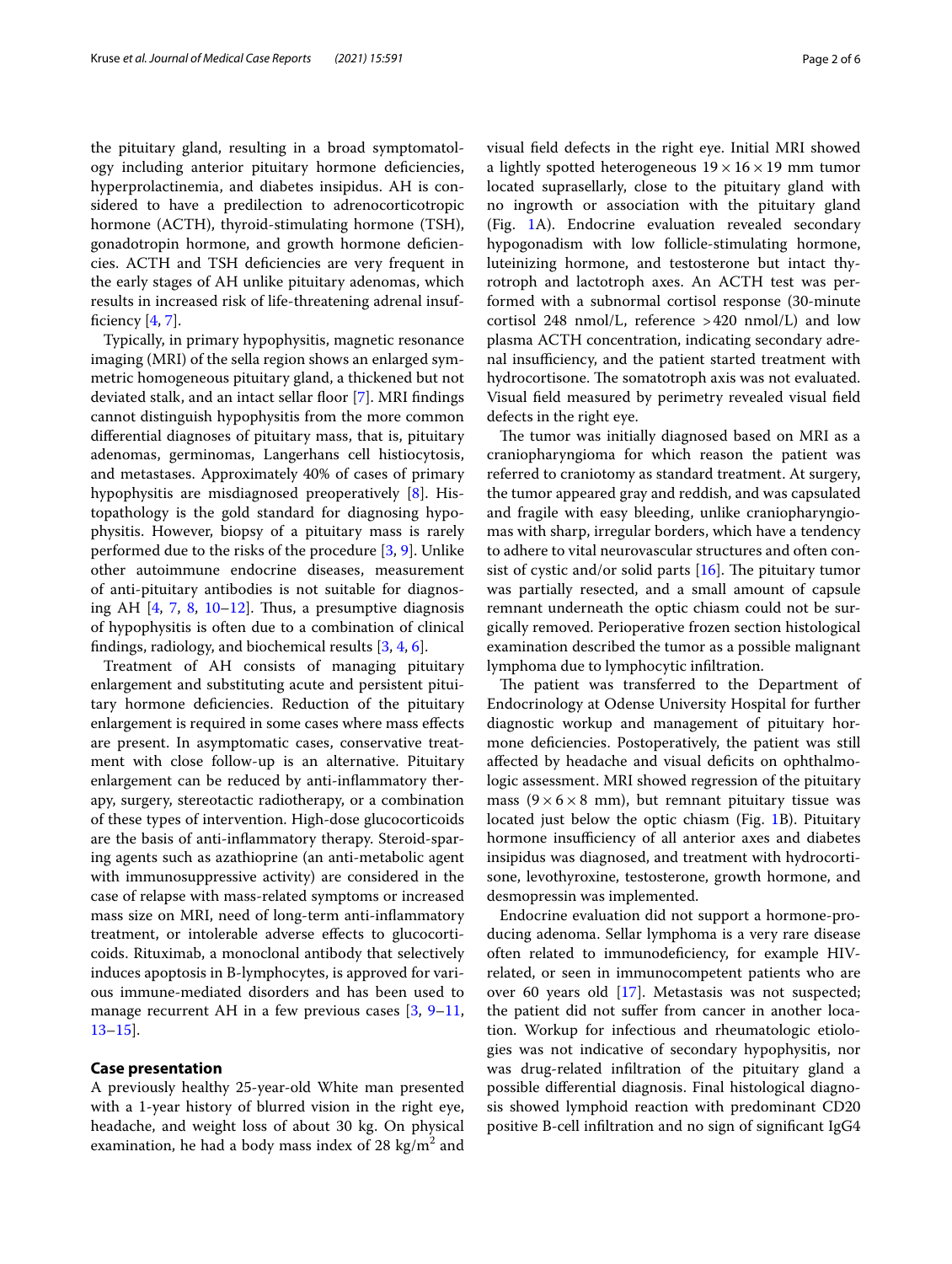

<span id="page-2-0"></span>**Fig. 1** MRI scan showing pituitary enlargement in the T1-weighted sagittal (upper) and coronal section (lower). **A** Initial MRI before surgery. **B** Post-surgery with remnant pituitary tissue located just below the optic chiasm. **C** Relapse under treatment with azathioprine and prednisolone. **D** Almost complete regression of pituitary mass after rituximab treatment

involvement. The patient was diagnosed with autoimmune hypophysitis.

Ten months postoperatively, the patient reported impaired vision. MRI showed that the remnant tissue lifted and exerted pressure at the optic chiasm. Perimetry confrmed progression of visual feld defects in the right eye and now involvement of the left eye. Because of progression of visual feld defects, treatment with glucocorticoid pulse therapy was initiated: methylprednisolone 500 mg infusion for 3 days, followed by reduced prednisolone doses, that is, 37.5 mg per day. Follow-up MRI after 1 month of glucocorticoid treatment (11 months postoperatively) demonstrated signifcant reduction of the pituitary mass and decreased pressure at the optic chiasm. Perimetry was unchanged. Treatment with prednisolone continued for 3 months.

The patient had intolerable adverse effects to glucocorticoid treatment with excessive weight gain of about 50 kg and cushingoid features. The need for long-term treatment led to initiation of steroid-sparing treatment with 150 mg azathioprine per day under gradual tapering of prednisolone (13 months postoperatively). Visual feld defects improved, and repeated MRI showed additional regression of the remnant pituitary mass. Perimetry revealed stable conditions. Due to stable condition over 26.5 months, treatment with azathioprine was

reduced. Control MRI after one and a half month showed recurrence with increasing mass in sella turcica causing mass efect on the optic chiasm. Treatment was resumed: azathioprine 100 mg per day in combination with prednisolone 37.5 mg per day.

Despite additional 11 months treatment with azathioprine and prednisolone treatment (52 months postoperatively), control MRI showed further progression with increasing pituitary mass size  $(11 \times 6 \times 7 \text{ mm})$  reaching the optic chiasm (Fig. [1C](#page-2-0)). Treatment with rituximab was initiated: 1000 mg infusions 14 days apart, repeated every 12 months. This resulted in almost complete regression of pituitary mass  $(3 \times 2 \times 7 \text{ mm})$  evaluated by MRI (Fig. [1](#page-2-0)D). Rituximab treatment was discontinued after 25 months (77 months postoperatively) because of stable disease. To date, the patient has been followed up for ten and a half years postoperatively. According to control MRI 4 years after end of treatment with rituximab, he is in sustained remission with unchanged pituitary mass size and no afection of the optic chiasm.

# **Discussions and conclusion**

AH progresses through initial stages of infammation, lymphocyte infltration, edema, and enlargement to fibrosis and subsequent atrophy  $[11]$  $[11]$ . Treatment with glucocorticoid pulse therapy has shown good response. In this case, the initial response to glucocorticoid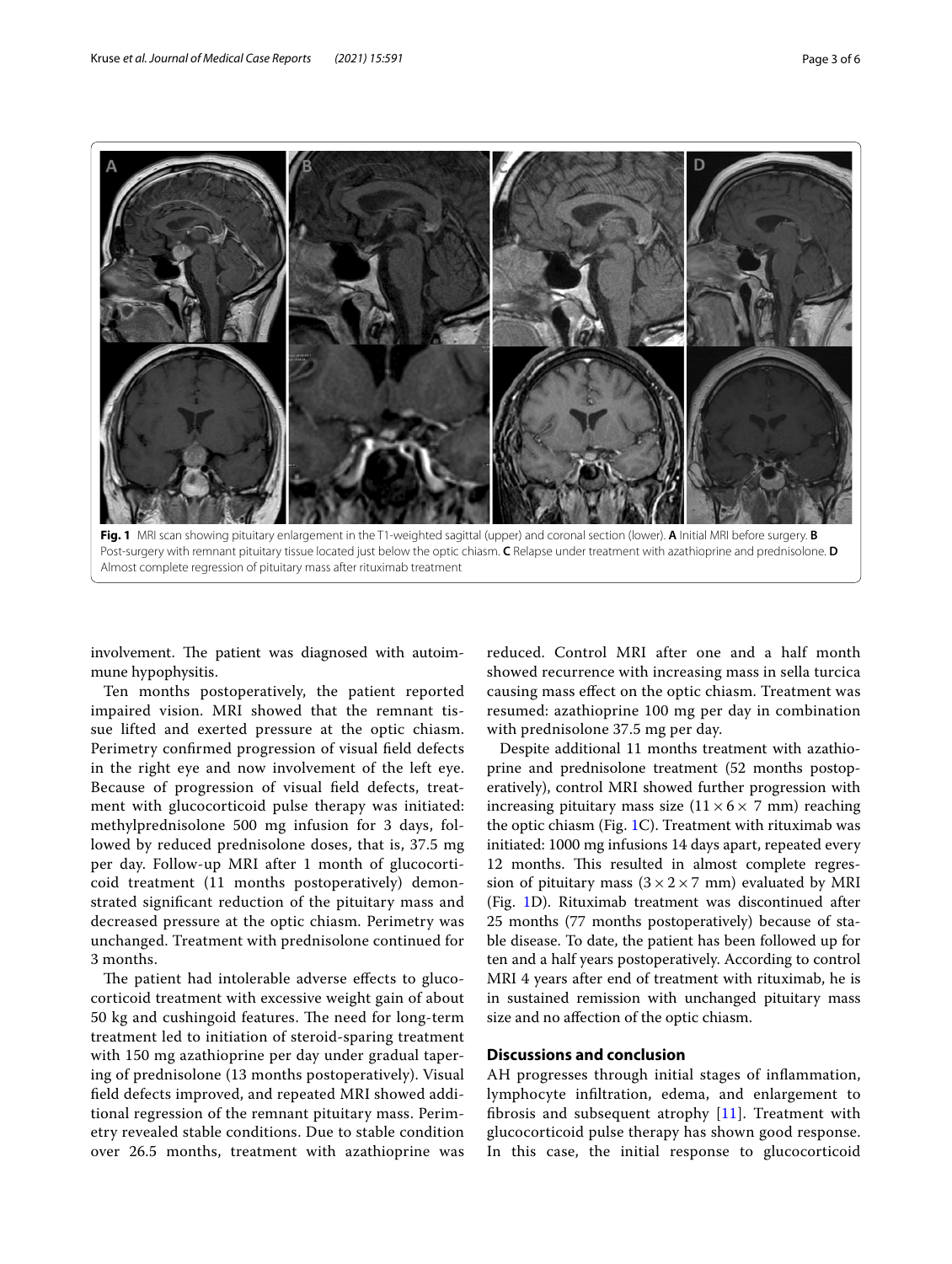|                          | Table 1 Brief summary of cases using azathioprine or rituximab in autoimmune hypophysitis                                                                                                                                   |                                                                                                                                                                       |                                                                                    |                                                                                                                      |
|--------------------------|-----------------------------------------------------------------------------------------------------------------------------------------------------------------------------------------------------------------------------|-----------------------------------------------------------------------------------------------------------------------------------------------------------------------|------------------------------------------------------------------------------------|----------------------------------------------------------------------------------------------------------------------|
| Refs.                    | Case characteristics                                                                                                                                                                                                        | Treatment                                                                                                                                                             | Histology                                                                          | Outcome                                                                                                              |
| Xu et al. [14]           | 54-year-old female with uveitis, scleritis,<br>and diabetes insipidus                                                                                                                                                       | Infliximab and rituximab                                                                                                                                              | CD20-positive B lymphocytes as the<br>dominant cell type                           | Remission (follow-up 18 months)                                                                                      |
| Schreckinger et al. [13] | 41-year-old female with visual loss in the<br>left eye and sellar mass                                                                                                                                                      | Relapse at high-dose methylpredniso-<br>lone. Changed to rituximab                                                                                                    | CD20-positive B lymphocytes as the<br>dominant cell type                           | Stable clinical and radiological improve-<br>ment                                                                    |
| De Bellis et al. [20]    | 36-year-old male with primary immune<br>thrombocytopenia (ITP) and hypogon-<br>adotropic hypogonadism                                                                                                                       | Rituximab                                                                                                                                                             | Clinical diagnosis of autoimmune hypo-<br>No histopathology<br>physitis            | Complete remission of ITP and autoim-<br>mune hypophysitis                                                           |
| ecube et al. [19]        | 53-year-old male with frontal headache,<br>diplopia, and diabetes insipidus                                                                                                                                                 | Relapse at prednisolone. Changed to<br>azathioprine                                                                                                                   | Mixed B and T lymphocytes                                                          | Complete resolution                                                                                                  |
| Curto et al. [22]        | 38-year-old male with diplopia, blurred<br>vision, and headaches                                                                                                                                                            | Relapse at high-dose methylpredniso-<br>one. Changed to azathioprine                                                                                                  | Typical features of autoimmune hypo-<br>physitis                                   | Decrease in pituitary mass                                                                                           |
| Lu et al. [23]           | 22-year-old female with headache, diplo-<br>pia, left eye ptosis, and lactation                                                                                                                                             | Relapse after transsphenoidal surgery.<br>High-dose methylprednisolone and<br>azathioprine                                                                            | Lymphocytic, histiocytic, and neutrophil<br>infiltration consistent with AH        | Uneventful pregnancy and delivery<br>Long-term remission                                                             |
| Wang et al. [24]         | 70-year-old female with diabetes insipidus<br>and adenopituitary function deficiency                                                                                                                                        | Relapse after glucocorticoid treatment<br>High-dose methylprednisolone and<br>azathioprine                                                                            | Clinical diagnosis of autoimmune hypo-<br>No histopathology<br>thalamitis          | Remission on treatment                                                                                               |
| Yang et al. [25]         | 2) 70-year-old female with diabetes insipi-<br>1) 22-year-old female with headache and<br>insipidus, menstrual disorder, headache,<br>3) 32-year-old female with diabetes<br>dus and dry mouth<br>and dizziness<br>diplopia | Recurrence after surgery and predniso-<br>Changed to high-dose methylpredni-<br>solone followed by prednisolone and<br>azathioprine for all cases<br>one respectively | Lymphocytic infiltration in pituitary tissue<br>No other histopathology<br>in case | crine recovery in case 1 and 3 and perma-<br>Complete resolution on MRI with endo-<br>nent hypopituitarism in case 2 |
| Katsivali et al. [26]    | both<br>muscle weakness, and occlusion of<br>48-year-old female with headache,<br>internal carotid arteries                                                                                                                 | Due to adverse effects, treatment was<br>Relapse when prednisolone tapering<br>changed to azathioprine                                                                | Clinically suspected AH<br>No histopathology                                       | Complete resolution and restored pituitary<br>function                                                               |
| Curto et al. [27]        | 38-year-old male with diplopia, ophthal-<br>moplegia, and headache                                                                                                                                                          | Initial response on high-dose methylpred- Lymphocytes with CD20-positive B cells<br>nisolone. Changed to azathioprine                                                 | and CD3-positive T cells                                                           | No response to treatment                                                                                             |

<span id="page-3-0"></span>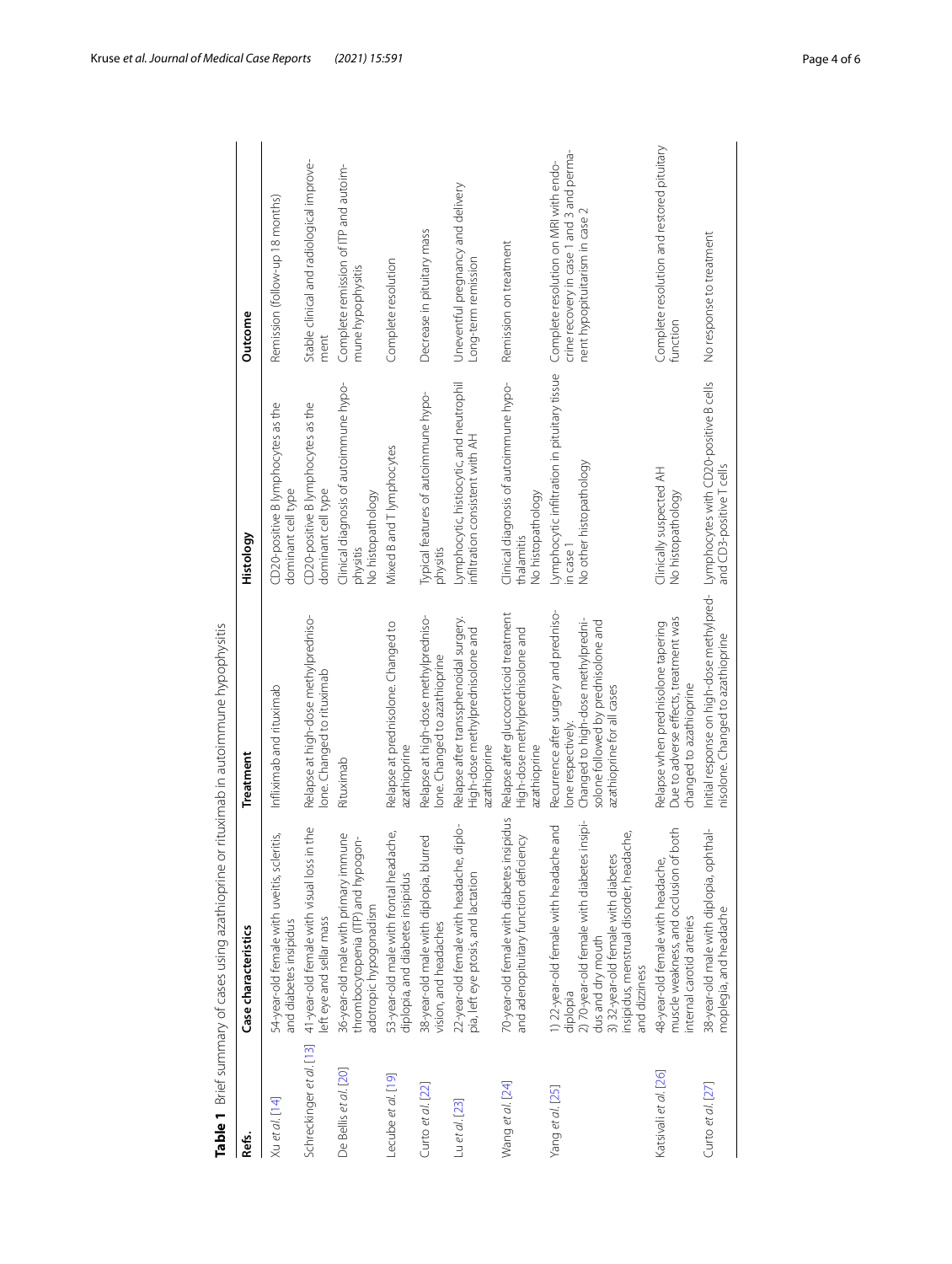treatment was good; however, the patient had intolerable adverse efects that led to change in treatment. Gutenberg *et al*. showed reduction in pituitary size in 75% of patients with AH during pre- or postsurgical glucocorticoid treatment [\[18](#page-5-18)]. However, relapse of AH is common and treatment with glucocorticoids, especially long-term treatment, is associated with a high risk of side efects (weight gain, psychiatric symptoms, edema, avascular bone necrosis, and diabetes mellitus). Honegger *et al*. showed a recurrence rate at 38% and found a high rate of signifcant adverse efects under glucocorticoid pulse therapy (63% of involved patients)  $[15]$  $[15]$  $[15]$ .

If steroid treatment is discontinued either due to mass-related symptoms or due to intolerable adverse efects, other immunosuppressive therapy is considered. In this case, azathioprine was initiated under gradual tapering of prednisolone with stable conditions at frst, but relapse followed after dose reduction. Azathioprine has been the most commonly used immunosuppressive agent; however, immunosuppressive or biological treatment directed at the predominant cell type involved may increase treatment efficacy  $[13, 14, 19]$  $[13, 14, 19]$  $[13, 14, 19]$  $[13, 14, 19]$  $[13, 14, 19]$  $[13, 14, 19]$ . The infiltration of the pituitary gland in AH is typically a mixture of T and B cells, often with one cell type being more predominant than the other. Most lympholytic drugs primarily target T cells, such as azathioprine, whereas rituximab specifcally binds to the CD20 antigen on B lymphocytes, inducing apoptosis [\[13](#page-5-5), [14\]](#page-5-9). Additionally, rituximab may reduce the antigen presentation, leading to T-cell inactivation [\[20](#page-5-10),  $21$ ]. The potential effect of histologically guided treatment of AH is illustrated in a case reported by Xu *et al*.  $[14]$  $[14]$  $[14]$  The patient was initially treated with prednisolone and methotrexate without efect and afterwards treated with infiximab (a monoclonal antibody that antagonizes tumor necrosis factor alpha). Due to recurrence of pituitary enlargement, a transsphenoidal biopsy was performed, showing CD20 positive B lymphocytes as the dominant cell type. Subsequently, treatment with rituximab resulted in long-term remission [[14\]](#page-5-9).

Steroid-sparing treatment seems promising as a useful addition to glucocorticoids. There is no indication for rituximab in AH yet; however, it should be considered as an alternative treatment. Table [1](#page-3-0) provides a brief summary of the papers reporting use of steroidsparing therapies in AH, adding to the previous summary by Joshi *et al.* [[3\]](#page-4-2). The case reports indicate good response to azathioprine and rituximab in patients with progression or recurrence as well as adverse efects to glucocorticoids.

The current case illustrates that, in treatment of AH where surgery and traditional immunosuppressive

therapy is insufficient or intolerable, monoclonal antibody-directed therapy such as rituximab can be a preferable alternative.

#### **Abbreviations**

AH: Autoimmune hypophysitis; ACTH: Adrenocorticotropic hormone; TSH: Thyroid-stimulating hormone; MRI: Magnetic resonance imaging.

# **Acknowledgements**

Not applicable.

#### **Authors' contributions**

MK and TBO conceptualized and designed the work. MK analyzed and interpreted the patient data, drafted the manuscript and revised the manuscript critically for important intellectual content. TBO, DG, and MSA revised the manuscript critically for important intellectual content. All authors agree to be accountable for all aspects of the work. All authors read and approved the final manuscript.

#### **Funding**

No funding.

### **Availability of data and materials**

Not applicable.

## **Declarations**

**Ethics approval and consent to participate**

Not applicable.

### **Consent for publication**

Written informed consent was obtained from the patient for publication of this case report and any accompanying images. A copy of the written consent is available for review by the Editor-in-Chief of this journal.

#### **Competing interests**

The authors declare that they have no competing interests.

#### **Author details**

<sup>1</sup> Department of Internal Medicine, Hospital of Littlebelt, Kolding, Denmark.<br><sup>2</sup> Department of Badiology, Odense University Hospital, Odense, Denmark. <sup>2</sup> Department of Radiology, Odense University Hospital, Odense, Denmark. <sup>3</sup>Department of Endocrinology and Metabolism, Odense University Hospital, Odense, Denmark.

## Received: 24 May 2021 Accepted: 8 October 2021 Published online: 15 December 2021

#### **References**

- <span id="page-4-0"></span>1. Chiloiro S, Capoluongo ED, Tartaglione T, Giampietro A, Bianchi A, Giustina A, *et al.* The changing clinical spectrum of hypophysitis. Trends Endocrinol Metab. 2019;30(9):590–602.
- <span id="page-4-1"></span>2. Brandes JC, Cerletty JM. Pregnancy in lymphocytic hypophysitis: case report and review. Wis Med J. 1989;88(11):29–32.
- <span id="page-4-2"></span>3. Joshi MN, Whitelaw BC, Carroll PV. Mechanisms in endocrinology: hypophysitis: diagnosis and treatment. Eur J Endocrinol. 2018;179(3):R151–63.
- <span id="page-4-4"></span>4. Prete A, Salvatori R. Hypophysitis. In: Endotext. South Dartmouth (MA); 2000.<https://www.ncbi.nlm.nih.gov/pubmed/30160871>.
- 5. Yuen KCJ, Popovic V, Trainer PJ. New causes of hypophysitis. Best Pract Res Clin Endocrinol Metab. 2019;33(2):101276.
- <span id="page-4-3"></span>6. Albarel F, Castinetti F, Brue T. Management of endocrine disease: immune check point inhibitors-induced hypophysitis. Eur J Endocrinol. 2019;181(3):R107–18.
- <span id="page-4-5"></span>7. Bellastella G, Maiorino MI, Bizzarro A, Giugliano D, Esposito K, Bellastella A, *et al.* Revisitation of autoimmune hypophysitis: knowledge